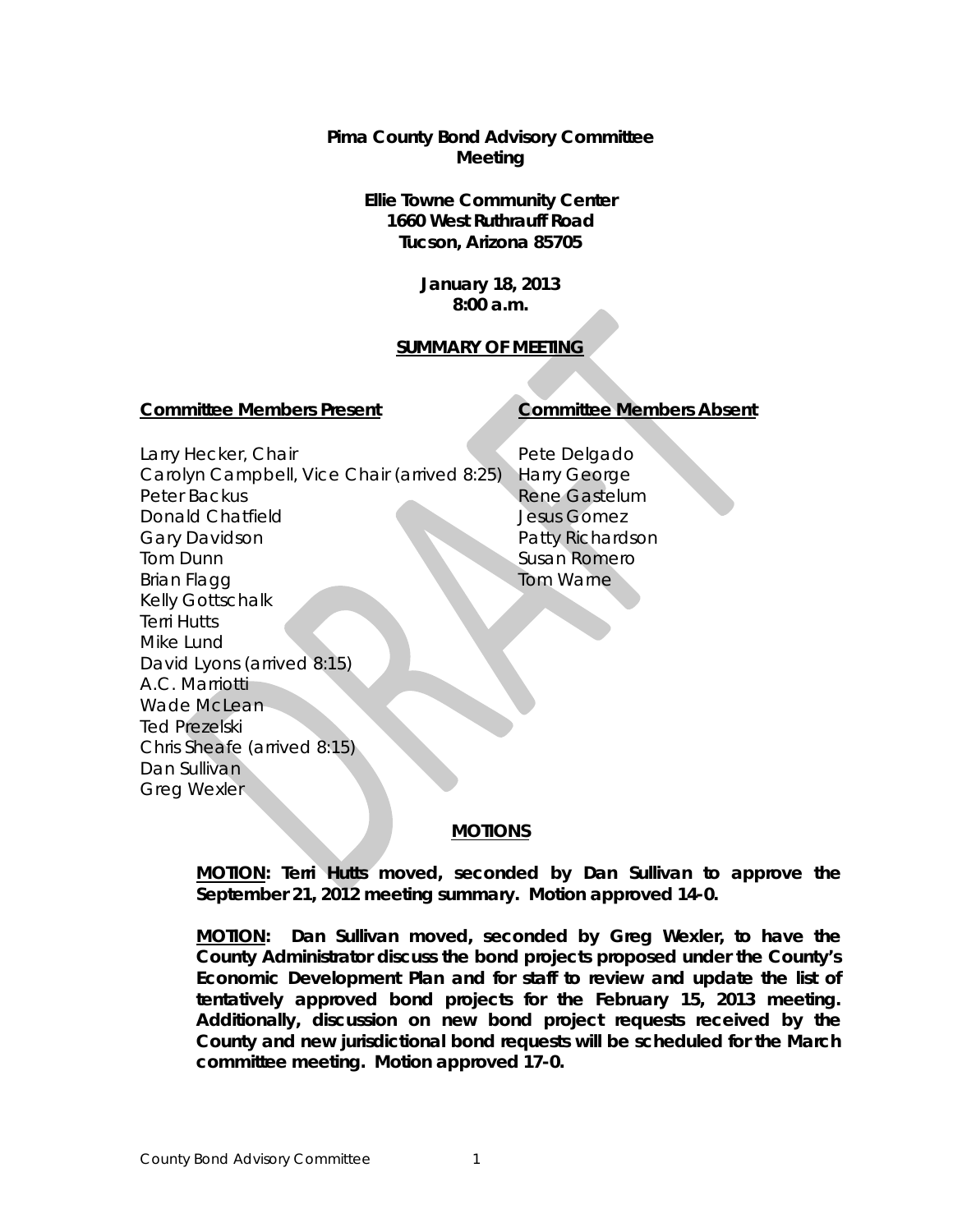## **MEETING SUMMARY**

## 1. Welcome

The meeting began at 8:10 a.m. with a quorum. Chairman Hecker introduced new committee member Mike Lund (District 4 appointee), recognized newly elected Supervisor Ally Miller, and welcomed Oro Valley Town Manager Greg Caton and Judge Jan Kearney.

## 2. Approval of the September 21, 2012 Meeting Summary

**MOTION: Terri Hutts moved, seconded by Dan Sullivan to approve the September 21, 2012 meeting summary. Motion approved 14-0.**

3. Update on Audit of 1997, 2004 and 2006 General Obligation Programs by Auditor General's Office

Mr. Huckelberry provided an update stating that the audit consists of seven layers of review, with six of them already completed. February 1, 2013 is the statutory deadline for the audit to be released, but it may be released as early as next week. The audit report will be made available to the committee as soon as it is released. Chairman Hecker asked if a special meeting would be scheduled when the audit is released to the public. Mr. Huckelberry replied that a presentation of the audit report would be scheduled for the committee at the Board of Supervisor's hearing room.

4. Pima County Economic Development Action Plan

Mr. Huckelberry discussed the evolution of the County's Economic Development Plan:

- 2011 After meetings with Raytheon on constraint issues, the committee was presented with information on possible future bond projects to fund some public investments. The Aerospace and Defense Corridor, as the proposal was initially called, proposed several transportation corridor improvements and buffer acquisitions. The committee asked for more information on the projects and their benefits and appointed the Aerospace and Defense Corridor subcommittee. The committee heard from many guest speakers, and requested further information on the economic benefits and number of jobs that would be anticipated by these projects. The committee also suggested that the proposal be renamed given the larger economic scope proposed.
- 2012 In January 2012, a County report on the past and current policies and programs promoting job growth and retention was released. The Board of Supervisors approved recommendations to move forward on an Economic Development Action Plan and directed that the report undergo public review. The committee, at that time, decided to wait on any further project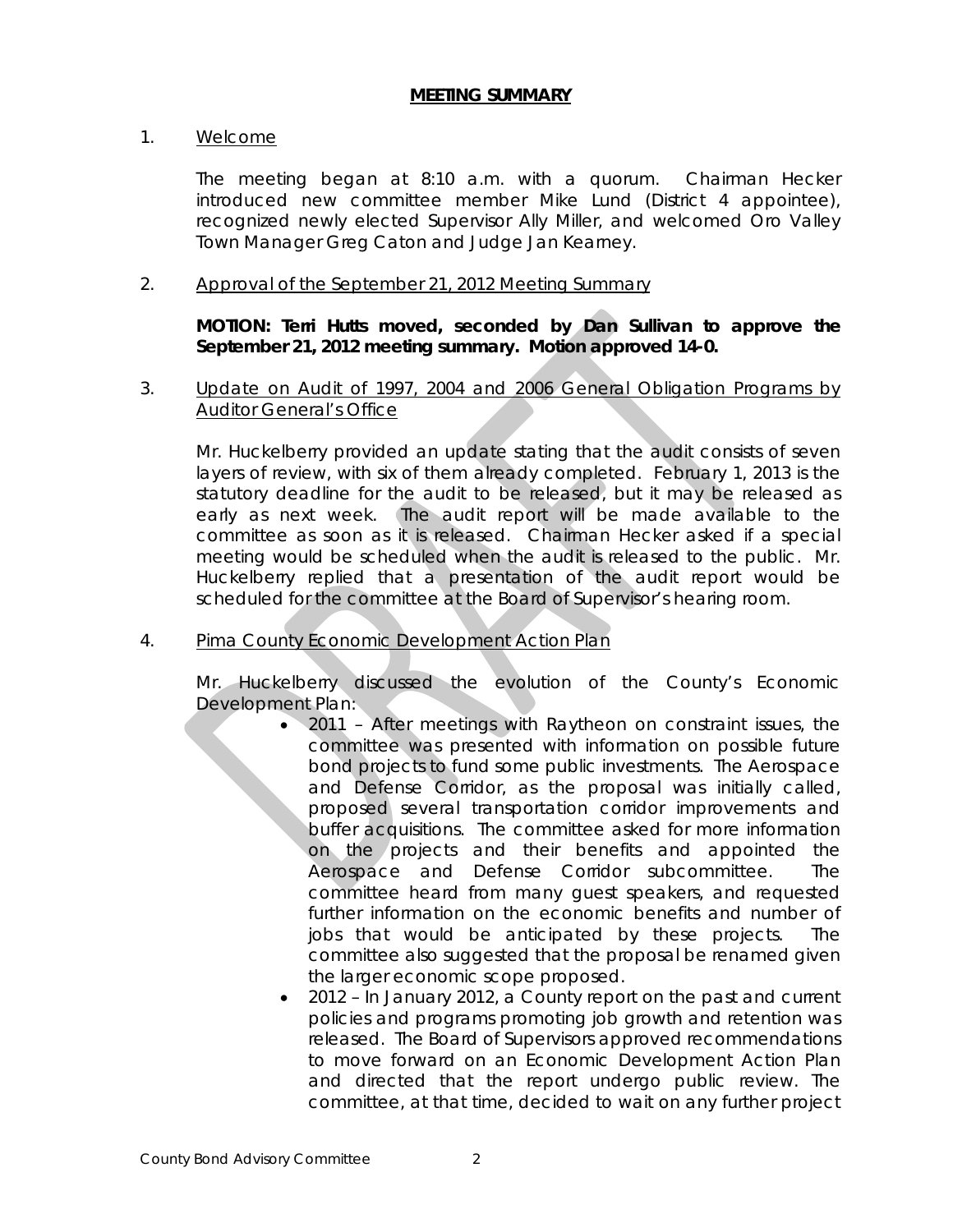deliberations until the audit report was completed and released. In November, the County's Economic Development Action Plan was released after public review and input. While many components of the plan do not involve bond funding, a few do.

County Administrator's Economic Development Plan discussion points:

- The discussion in early 2011 involving Raytheon expanded to include other employment centers and corridors to identify economic development opportunities. Examples given included Tucson International Airport and the Science and Tech Park, which have 40,000 employees.
- Initial Aerospace and Defense Corridor proposals looked at \$170 to \$180 million in bond funding involving six transportation infrastructure improvements.
- As discussions continued and projects were refined, the proposal was narrowed to focus on one infrastructure improvement – Aerospace Parkway (I-10 to Rita Road) at a cost of \$90 million. Cost could also possibly be shared with others.
- Initial proposal has been reduced from \$170 million to \$90 million and maybe even less if cost sharing occurs.
- Other plan components include noise abatement; funding to address future decisions regarding basing; \$30 million set aside for jurisdictions with detailed public investment and infrastructure proposals; several tourism venues also funded, with some having already been approved by the BAC.
- The Board of Supervisors accepted the Plan, but is not considered final. The Board asked that the committee review the bond-supported components of the Plan for input and recommendations on what may be included in the final bond package.

Chairman Hecker asked if a 2013 bond election is still favorable. Mr. Huckelberry replied that it is unlikely, based on the updated financial indicators.

Committee discussion points:

- Economic Development Plan bond projects should be included as part of the overall bond package and not considered in lieu of the other bond projects already approved.
- Discussion on the link between investment on economic development and impacts on poverty issues.
- Questions on how to structure the bond package, can the economic development plan bond projects be heard line by line, should certain bond projects be hears separately from the rest. Mr. Huckelberry replied that the process and method is up to the committee.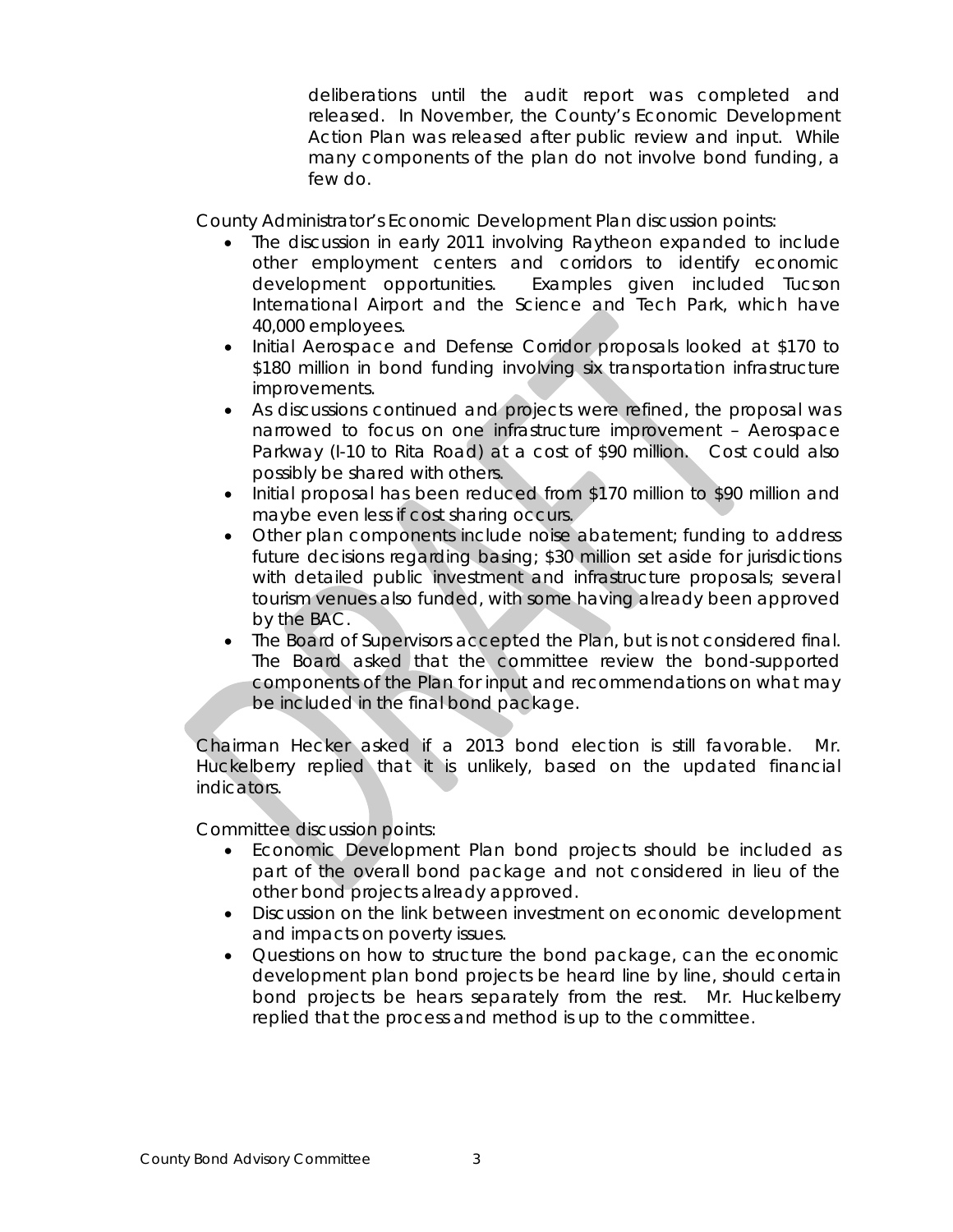# 5. Discussion on the Timing and Scope of a Future Bond Election

Chairman Hecker first said a few words about the Ellie Towne Community Center, a 2004 bond project that provides multiple services for area residents.

Mr. Huckelberry provided a memorandum on the updated financial indicators the committee had requested, and looked at the possible timing and scope of a bond election prior to the meeting. Mr. Huckelberry explained the various financial indicators: the County is substantially below the constitutional debt limit; the County imposed voluntary tax rate caps, which limit debt, to prevent surprises to taxpayers; the County continues to enjoy favorable interest rates, but may begin to increase as early as 2015; the County has an aggressive repayment program, which contributes to the County's continued stable credit ratings; the tax base continues to contract, and it is projected that it will continue to decline for another 2 to 3 years, making issuing any new debt impossible without raising the voluntary tax rate caps. Mr. Huckelberry noted that we can meet current remaining obligations, but the County would not have any capacity to issue new debt unless the tax rate cap is increased and after 2 to 3 years. There was some discussion on the secondary net assessed valuations.

Gary Davidson asked if the year 2015 was a more favorable year. Mr. Huckelberry replied that if the County received authorization in 2014, we would not sell bonds until 2015, and it would be structured with small amounts.

Chairman Hecker asked if the next bond issue should continue to assume a range of \$700 to \$800 million. Mr. Huckelberry replied that it should be closer to the 2004 bond authorization of \$550 million.

Brian Flagg asked if education is outside of the committee's purview, since the State is not doing enough. Mr. Huckelberry explained that it is outside of our purview, unless the program is County-oriented. The economic development plan has a component that contributes to education and skill development of the workforce, through programs such as the County One Stop and workforce development.

Carolyn Campbell asked about the scope of the bond package, and whether that should be discussed now or at a later time, and suggested that a timeframe be developed. Ms. Campbell noted her preference for one overall bond package moving forward.

Chairman Hecker suggested that the bar chart showing the bond package level be brought back when ready to discuss and noted that \$649 million worth of projects have been tentatively approved.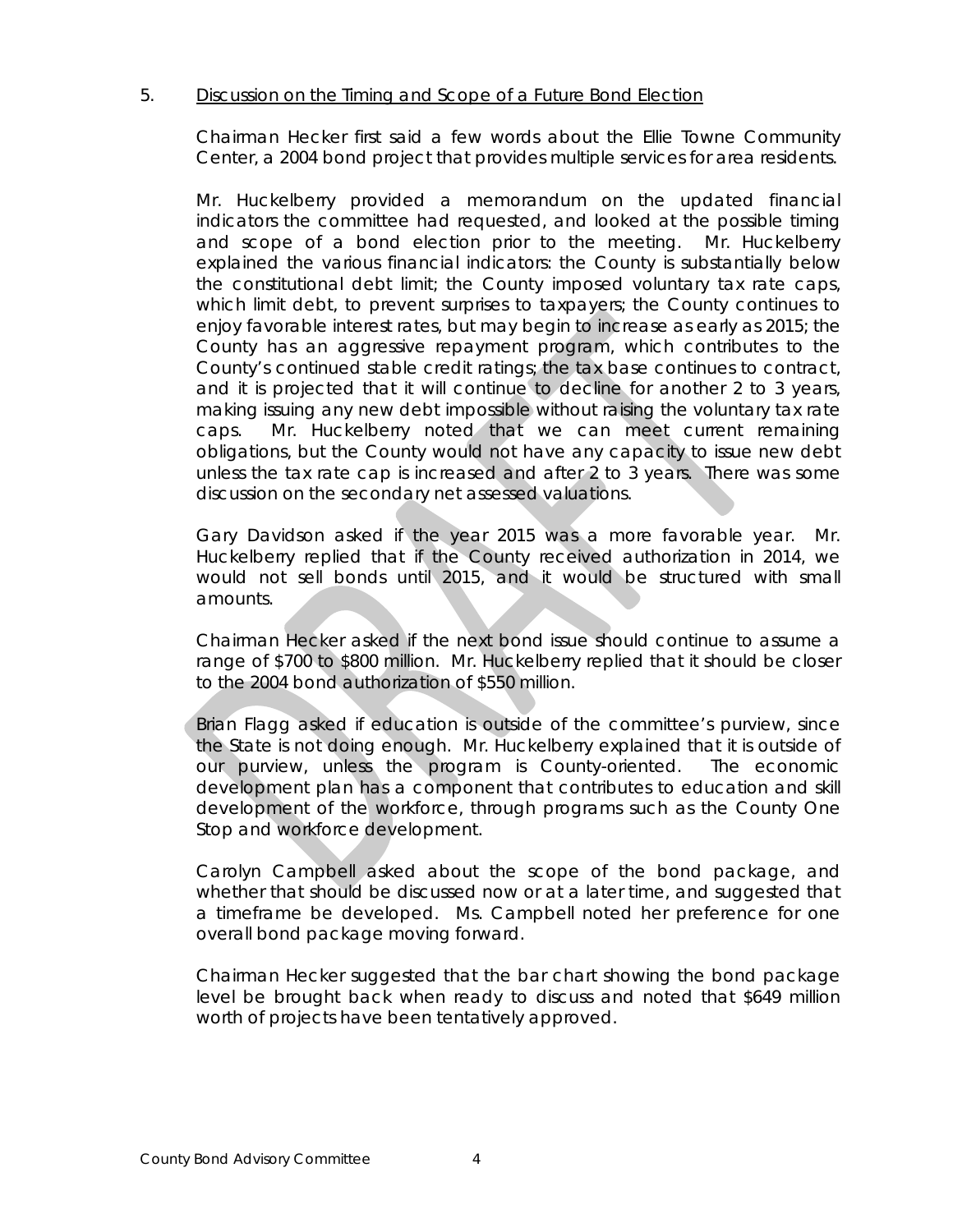# 6. Next Meeting and Future Agenda Items

The committee agreed to an informational meeting on the bond audit report, to be scheduled as soon as it is released. The committee further discussed:

- whether to move forward with the current list of bond projects approved or continue to work on it
- review of the bond projects proposed under the County's Economic Development Plan
- hear new bond project proposals received by the County, including new jurisdictional requests

Mr. Huckelberry indicated that the tentatively approved bond projects list could be reviewed for any changes and updated for the committee's review in February. Dan Sullivan suggested that the Economic Development Plan bond projects and the updated list of approved bond projects be presented to the committee at the February 15, 2013 meeting, and all new bond request be brought back to the committee in March.

It was noted that the March meeting is the statutory review of the semiannual status report and bond ordinance amendments.

Terri Hutts asked about whether jurisdictions are adhering to the bond ordinance and agreements. Ms. Hutts said that she pulled the bond ordinance and found that jurisdictions cannot charge more than the County for admission and other charges. Additionally, there have been complaints about the condition of some of these bond projects once completed. There appears to be no maintenance of the project once turned over to jurisdictions. Ms. Hutts asked if jurisdictions are adhering to IGAs.

Carolyn Campbell suggested that all new projects be heard together, including any new bond projects proposed under the Economic Development Plan.

Chairman Hecker said that all projects under the Economic Development Plan should be heard and concluded at the February meeting, including bringing back an updated list of the tentatively approved bond projects. New projects received and new jurisdictional requests should be brought back for the March meeting.

**MOTION: Dan Sullivan moved, seconded by Greg Wexler, to have the County Administrator discuss the bond projects proposed under the County's Economic Development Plan and for staff to review and update the list of tentatively approved bond projects for the February 15, 2013 meeting. Additionally, discussion on new bond project requests received by the County and new jurisdictional bond requests will be scheduled for the March committee meeting. Motion approved 17-0.**